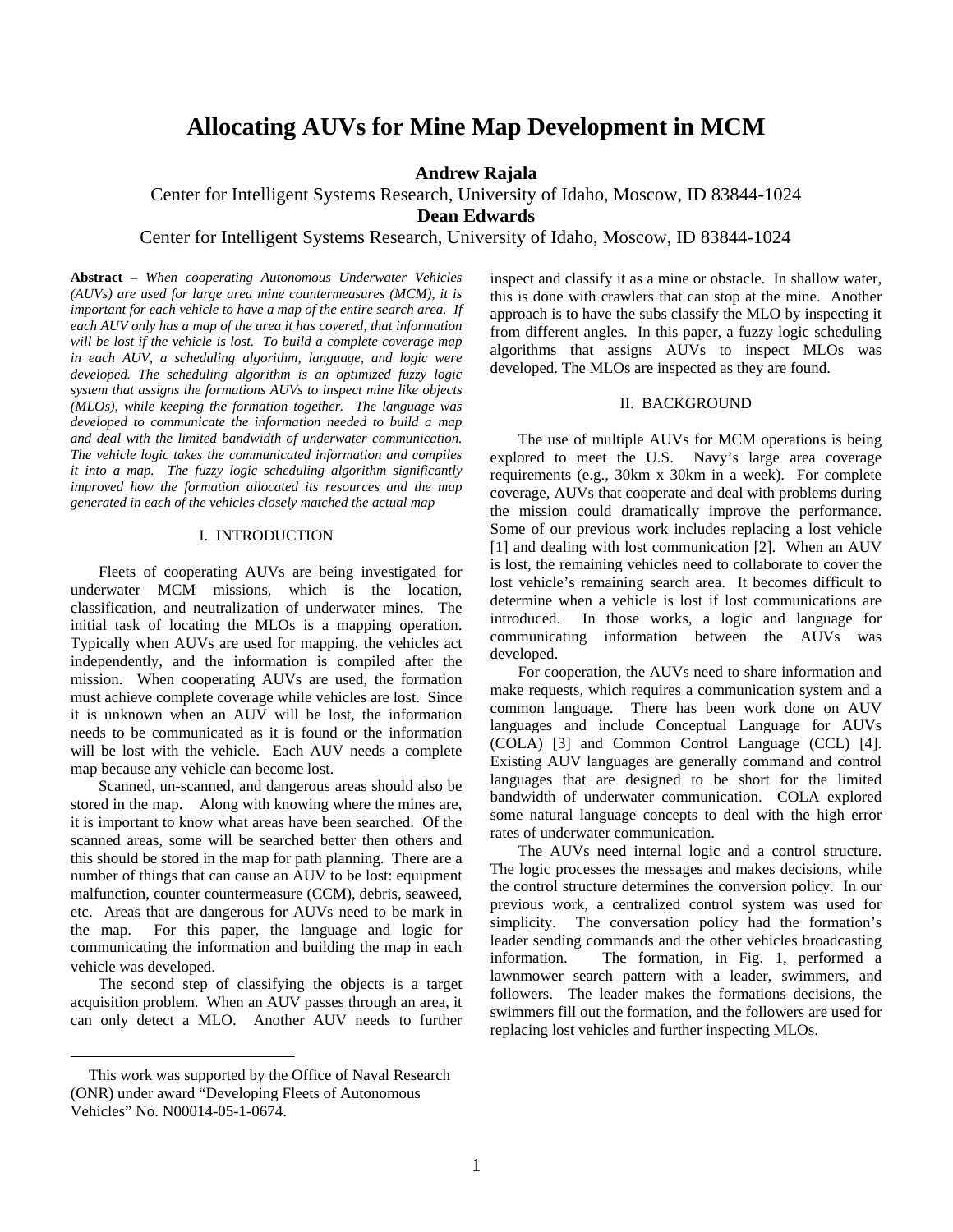| <b>Report Documentation Page</b>                                                                                                                                                                                                                                                                                                                                                                                                                                                                                                                                                                                                                                                                                                                                                                                                                                   |                             |                              |                 |                                                    | Form Approved<br>OMB No. 0704-0188 |  |
|--------------------------------------------------------------------------------------------------------------------------------------------------------------------------------------------------------------------------------------------------------------------------------------------------------------------------------------------------------------------------------------------------------------------------------------------------------------------------------------------------------------------------------------------------------------------------------------------------------------------------------------------------------------------------------------------------------------------------------------------------------------------------------------------------------------------------------------------------------------------|-----------------------------|------------------------------|-----------------|----------------------------------------------------|------------------------------------|--|
| Public reporting burden for the collection of information is estimated to average 1 hour per response, including the time for reviewing instructions, searching existing data sources, gathering and<br>maintaining the data needed, and completing and reviewing the collection of information. Send comments regarding this burden estimate or any other aspect of this collection of information,<br>including suggestions for reducing this burden, to Washington Headquarters Services, Directorate for Information Operations and Reports, 1215 Jefferson Davis Highway, Suite 1204, Arlington<br>VA 22202-4302. Respondents should be aware that notwithstanding any other provision of law, no person shall be subject to a penalty for failing to comply with a collection of information if it<br>does not display a currently valid OMB control number. |                             |                              |                 |                                                    |                                    |  |
| 1. REPORT DATE<br>2006                                                                                                                                                                                                                                                                                                                                                                                                                                                                                                                                                                                                                                                                                                                                                                                                                                             |                             | 2. REPORT TYPE               |                 | <b>3. DATES COVERED</b>                            | 00-00-2006 to 00-00-2006           |  |
| <b>4. TITLE AND SUBTITLE</b>                                                                                                                                                                                                                                                                                                                                                                                                                                                                                                                                                                                                                                                                                                                                                                                                                                       |                             |                              |                 | 5a. CONTRACT NUMBER                                |                                    |  |
| <b>Allocating AUVs for Mine Map Development in MCM</b>                                                                                                                                                                                                                                                                                                                                                                                                                                                                                                                                                                                                                                                                                                                                                                                                             |                             |                              |                 | 5b. GRANT NUMBER                                   |                                    |  |
|                                                                                                                                                                                                                                                                                                                                                                                                                                                                                                                                                                                                                                                                                                                                                                                                                                                                    |                             | 5c. PROGRAM ELEMENT NUMBER   |                 |                                                    |                                    |  |
| 6. AUTHOR(S)                                                                                                                                                                                                                                                                                                                                                                                                                                                                                                                                                                                                                                                                                                                                                                                                                                                       |                             |                              |                 | <b>5d. PROJECT NUMBER</b>                          |                                    |  |
|                                                                                                                                                                                                                                                                                                                                                                                                                                                                                                                                                                                                                                                                                                                                                                                                                                                                    |                             | 5e. TASK NUMBER              |                 |                                                    |                                    |  |
|                                                                                                                                                                                                                                                                                                                                                                                                                                                                                                                                                                                                                                                                                                                                                                                                                                                                    |                             | <b>5f. WORK UNIT NUMBER</b>  |                 |                                                    |                                    |  |
| 7. PERFORMING ORGANIZATION NAME(S) AND ADDRESS(ES)<br><b>University of Idaho, Center for Intelligent Systems</b><br>Research, Moscow, ID, 83844                                                                                                                                                                                                                                                                                                                                                                                                                                                                                                                                                                                                                                                                                                                    |                             |                              |                 | 8. PERFORMING ORGANIZATION<br><b>REPORT NUMBER</b> |                                    |  |
| 9. SPONSORING/MONITORING AGENCY NAME(S) AND ADDRESS(ES)                                                                                                                                                                                                                                                                                                                                                                                                                                                                                                                                                                                                                                                                                                                                                                                                            |                             |                              |                 | 10. SPONSOR/MONITOR'S ACRONYM(S)                   |                                    |  |
|                                                                                                                                                                                                                                                                                                                                                                                                                                                                                                                                                                                                                                                                                                                                                                                                                                                                    |                             |                              |                 | 11. SPONSOR/MONITOR'S REPORT<br>NUMBER(S)          |                                    |  |
| 12. DISTRIBUTION/AVAILABILITY STATEMENT<br>Approved for public release; distribution unlimited                                                                                                                                                                                                                                                                                                                                                                                                                                                                                                                                                                                                                                                                                                                                                                     |                             |                              |                 |                                                    |                                    |  |
| <b>13. SUPPLEMENTARY NOTES</b><br>The original document contains color images.                                                                                                                                                                                                                                                                                                                                                                                                                                                                                                                                                                                                                                                                                                                                                                                     |                             |                              |                 |                                                    |                                    |  |
| 14. ABSTRACT                                                                                                                                                                                                                                                                                                                                                                                                                                                                                                                                                                                                                                                                                                                                                                                                                                                       |                             |                              |                 |                                                    |                                    |  |
| <b>15. SUBJECT TERMS</b>                                                                                                                                                                                                                                                                                                                                                                                                                                                                                                                                                                                                                                                                                                                                                                                                                                           |                             |                              |                 |                                                    |                                    |  |
| 16. SECURITY CLASSIFICATION OF:                                                                                                                                                                                                                                                                                                                                                                                                                                                                                                                                                                                                                                                                                                                                                                                                                                    | 17. LIMITATION OF           | 18. NUMBER                   | 19a. NAME OF    |                                                    |                                    |  |
| a. REPORT<br>unclassified                                                                                                                                                                                                                                                                                                                                                                                                                                                                                                                                                                                                                                                                                                                                                                                                                                          | b. ABSTRACT<br>unclassified | c. THIS PAGE<br>unclassified | <b>ABSTRACT</b> | OF PAGES<br>8                                      | <b>RESPONSIBLE PERSON</b>          |  |

**Standard Form 298 (Rev. 8-98)**<br>Prescribed by ANSI Std Z39-18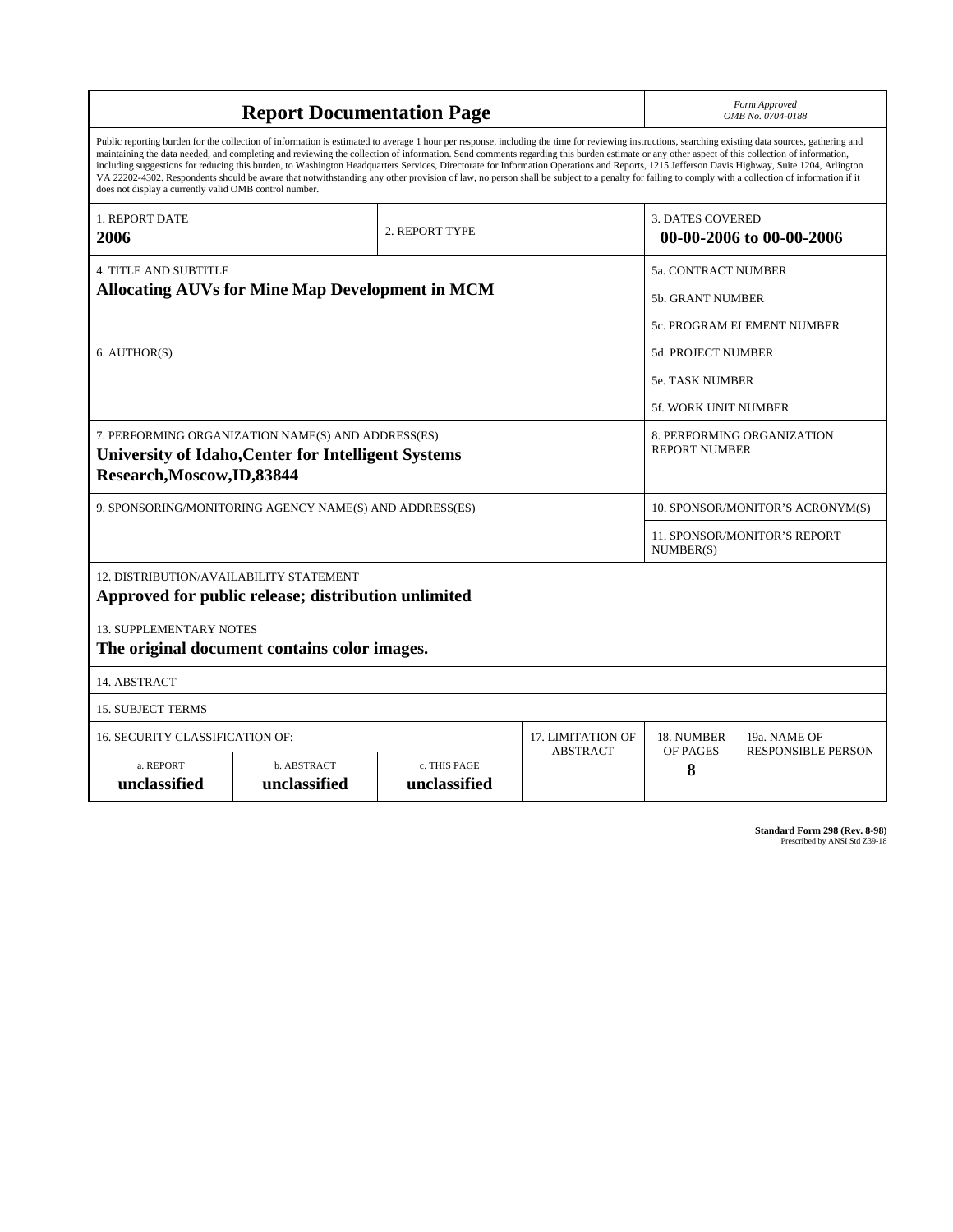

Fig. 1. AUV Formation

In our work, each AUV was given the same logic, a formation ID, and a vehicle number. Because all AUVs had the same logic, any AUV could to take on any role in the formation, which is determined by the formation ID (see Fig. 2). The vehicle number (i.e. the vehicle's serial number) stays constant, and is used to refer to the vehicle. The logic was expanded so each AUV kept a complete map and the followers could inspect and classify MLOs.



Fig. 2. General Vehicle Logic

Mapping with AUVs is nothing new but has typically been for environmental sampling or ocean topography. These operations are typically done with a single vehicle or multiple vehicles acting independently. Much of the information collected is sonar data, where there is too much information to be communicated acoustically. Therefore, the information is compiled into a complete map when the AUVs return [5].

Underwater crawlers, vehicles that are on the ocean bottom, have been used to classify MLOs or target acquisition. Cook [6] explored algorithms for acquiring targets with crawlers that communicate with each other and took into account the limited bandwidth of underwater communication and high vehicle attrition rate. He explored several algorithms, and the search time was decreased as the vehicles knew more information about each target's classification status. In these simulations the MLOs were known at the start of the mission.

Welling [7] tried another approach with subs and crawlers. In this situation, the sub would do a sweep of the area, locate the mines, and communicate that information to the crawlers. The crawlers used fuzzy logic to determine who would inspect the mines. For large numbers of mines, the fuzzy logic was optimized to decrease the time it took to inspect all the reported mine locations.

### Swimmer 1 **III. ENVIRNMONMENT AND SIMULATION**

 Autonomous Littoral Warfare Systems Evaluator- Monte Carlo (ALWSE-MC) was used to simulate the environment. ALWSE-MC is developed and maintained by the Naval Surface Warfare Center in Panama City and is a kinematics, statistical AUV mission simulator. The AUVs are simulated by point masses with defined sensor packages. The developed logic controls the AUV's actions and is incorporated through a behavior module that executes Matlab scripts.

Communication is done in ALWSE-MC with an internal communication module. The WHOI acoustic micro modem model was used because it is the acoustic modem being used on the University of Idaho fleet of low cost AUVs. Based on the message size, the module calculates the transmission and travel time and waits the calculated time before putting the message into the other vehicle's inbox. Several assumptions were made about the communications. (1) The communication is perfect (i.e., no errors or lost communication). (2) Only one AUV can talk at a time. (3) The AUVs have a spherical transducer so that all vehicles can here all the messages. A 32-byte message packet was assumed because that is currently the smallest message packet available on the WHOI micro-modem even though the language is design to use less. ALWSE-MC calculated 3.2s for transmission and .04s for travel; therefore, the AUVs communicate on five seconds intervals due to the simulation time step in ALWSE, and the time between communications for a single vehicle is five seconds times the total number of vehicles

#### IV. MAP

Due to the limited bandwidth of underwater communication, the AUVs are limited on the amount of data they can transmit. Therefore, the AUVs only transmit the critical information and infer everything else. Six types of information were chosen to be stored in the map: un-scanned areas, scanned areas, unknown objects, non-lethal objects, lethal objects, and areas dangerous for AUVs. The map was divided into cells and each cell was assigned a number depending on what is in the cell; the numbers for each kind of information is listed in Table 1. Cells were chosen because AUVs do not have to transmit the whole mine location or have all the vehicles with the same names for the mines. Instead, AUVs can refer to the cell the mine is in. Some accuracy is lost when the map is divided into cells. Given the error in the vehicle navigation, this is not important.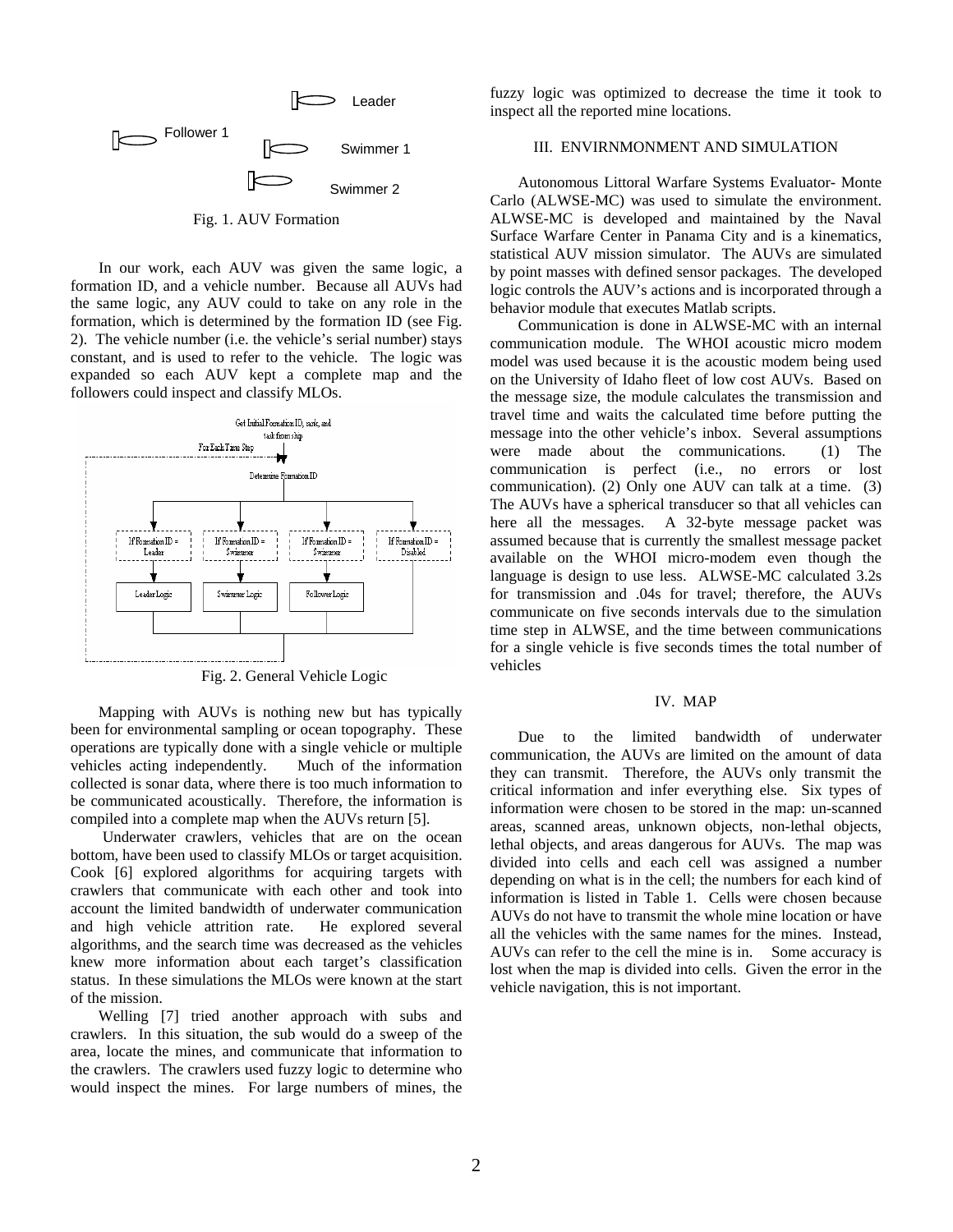TABLE 1 AUV MAP CELL VALUES

|                             | 110 + 1111 11 CLLL + 11LCLD |
|-----------------------------|-----------------------------|
| Value                       | Item                        |
|                             | Un-scanned                  |
| $0 - 1$                     | Scanned and clear           |
| $\mathcal{D}_{\mathcal{L}}$ | Unknown obstacle            |
| $\mathcal{R}$               | Non-lethal object           |
|                             | Lethal Object               |
|                             | Dangerous Areas             |

It is important to know what areas have not been scanned because they are unknown and dangerous. If the formation tracks what areas have been missed, it can assign AUVs to cover those areas or personnel can avoid them. In the map, all the cells initially start as being un-scanned.

A cell becomes scanned when an AUV passes by it. Along with knowing which cells have been search, it is important to known the probability that the area is clear. This depends on the AUVs' sensors and vehicles' paths. With areas covered by more then one AUV, followers diverging from the normal path, and vehicles becoming lost, certain areas will be covered better then others. How well they have been covered can be determined from the probability charts of the sensors. The sensor on the AUVs, in the ALWSE-MC simulation, was a side-scan sonar with the sensor-mine relationship shown in Fig. 3, but is not the true probability function for the sensor.



Fig. 3. Sensor-Mine Relationship in ALWSE\_MC

When two vehicles pass over the same area, it can be treated as two independent events. If we assumed there is a mine in the cell, we can find the probability that at least one of the vehicles detected the mine from (1); this is the probability that the cell is cleared and what is stored in the map.

$$
\% Detection = 1 - \% No Detection \tag{1}
$$

The % No Detection can be found by treating the passes as independent events and is in (2), where the probability of either vehicle not detecting the mine are multiplied together.

% No Detection = % No Detection V1x % No Detection V2  $(2)$ 

Unknown object, non-lethal object, and lethal object have to do with finding and classifying the MLOs. When an AUV detects a mine with side scan sonar, it can only detect a MLO and give a probability of it being a mine. This is done with algorithms based off the fact that manmade objects tend to have a regular shape [8]. Another AUV needs to further inspect and classify the object. For the simulations, the first AUV classifies the MLO as an unknown object. The followers classify the MLO, by inspecting it from different angles. Ideally each obstacle would be given a probability of being a mine, but ALWSE-MC has a binary object classification so each object is classified as either a lethal or non-lethal object.

The last piece of information stored in the map is the dangerous areas. If an AUV is lost in an area, the formation does not want to send more vehicles through the same area; therefore, the AUVs mark the area as dangerous, so they can avoid it in the future. In order to mark the correct cells as dangerous, the AUVs will need to know the lost vehicle's location, and the language was modified to accomplish this.

### V. COMMON LANGUAGE

The language we had previously developed [1,2] was further expanded to communicate the information needed for the map. The major additions were for the MLOs and determining where the AUVs had been. For the mine locations, Unknown Object, Inspect Unknown Object, Object is a Mine, and Object is a Rock were all added to the language. These allowed AUVs to report an object to the other vehicles, permits the leader to assign a follower to inspect an unknown object, and provides a means for the follower to classify an object.

The AUVs need to known where each vehicle has been in order to determine what areas have been scanned and what areas are dangerous. Since it is unrealistic to broadcast the entire vehicle's path, Vehicle In Cell was added to the language. If an AUV has nothing to transmit, it reports what cell it is in. This way, the other vehicles have an estimate of the vehicle's path. The whole language is listed below where the messages are given syntax and only a certain list of words can go in each slot. Message parsing was built in the language for further introducing natural language error correction into the simulations.

Messages are broken into six parts

- 1. Transmitting Vehicle Number
- 2. Transmitting Vehicle Status
- 3. Message Type Indicator
- 4. Intended AUV's Vehicle Number
- 5. Message
- 6. Additional Information
- 1. Transmitting Vehicle Number: Vehicle serial number  $1 - 10$
- 2. Transmitting Vehicle Status: Vehicle's formation ID
	- **Leader**
	- Swimmer 1-10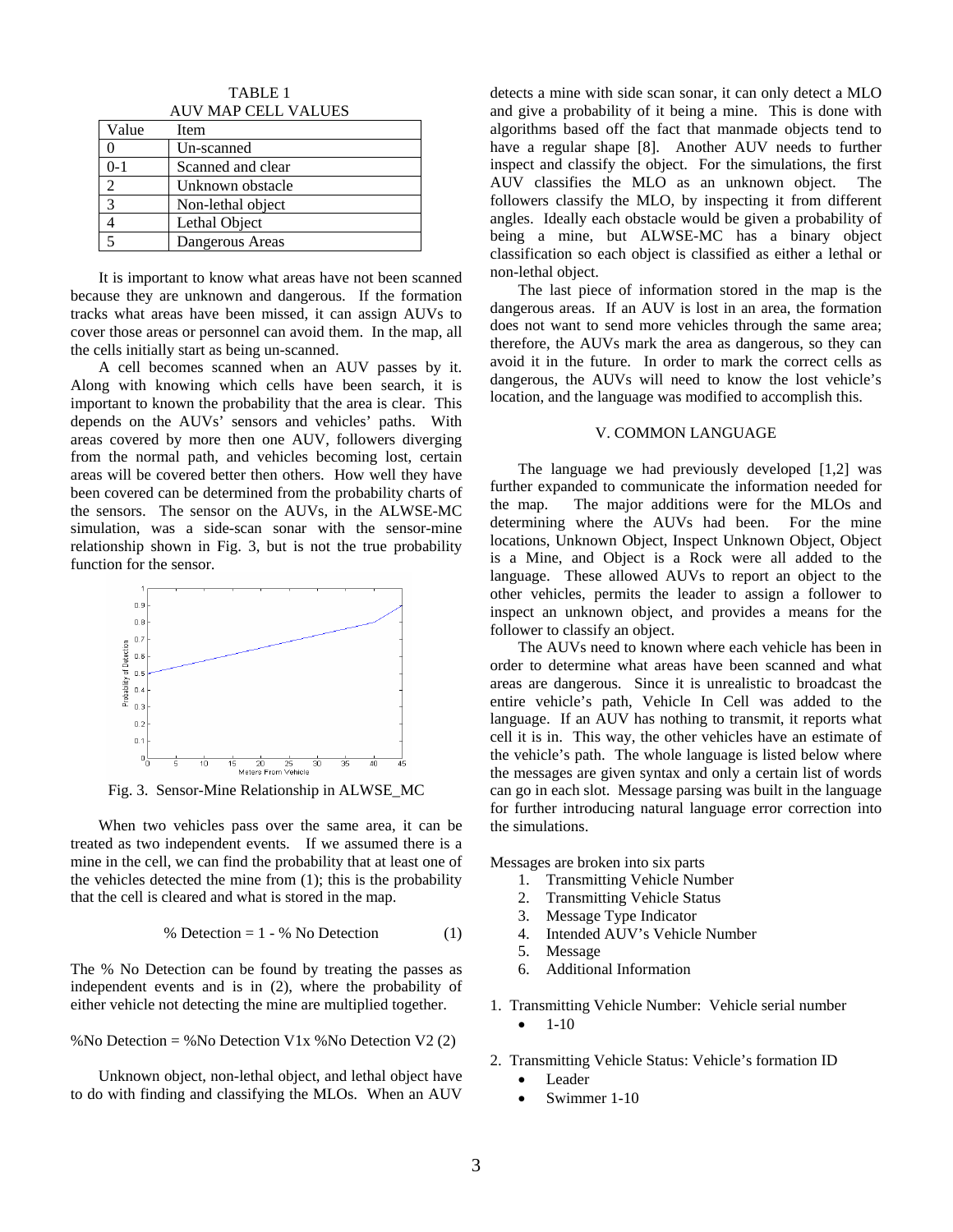- Follower 1-10
- **Deactivated**

3. Message Type: Indicates the type of message to come, used for sorting messages and error detection.

- **Request**
- **Information**

4. Intended AUV's Vehicle Number: Vehicle number of the intended recipient of the message. If a zero is used, then the message is intended for all the AUVs in the formation.

 $\bullet$  0-10

5. Message: Can be a request or information.

- Requests: Replace Swimmer Reconfigure Pattern Become Follower Become Swimmer Request Vehicle Position Inspect Unknown Object
- Information: Vehicle is in Swimmer Vehicle is in Follower Vehicle is Disabled Unknown Object Object is a Rock Object is a Mine Vehicle is at Cell

6. Additional Information: This slot is for information tied to the message. It identifies which AUV is to be replaced or the cell location of a mine or vehicle.

- $1 10$
- $(1-200, 1-200)$

### Examples

The first part is how the message appears to the vehicle (Italics) and the second part is how the message would be read by a person.

# *"3" "S1" "0" "UnkObj" "175 35"*

Vehicle 3 is in the Swimmer 1 position. This message is for every vehicle. There is an unknown object in cell (175,035).

# *"1" "L" "6" "InsObj" "175 035"*

Vehicle 1 is in the Leader position. Vehicle 6 inspect the unknown object in cell (175, 35).

# *"5" "F1" "0" "ObjMin" "175 035"*

Vehicle 5 is in the Follower 1 position. This message is for every vehicle. The object in cell (175, 35) is a mine.

### VI. OBJECT CLASSIFICATION

### *A. Closest Follower*

Two scheduling methods, for assigning followers to inspect MLO, were compared. The first was the closest follower method. When a MLO was reported to the leader, it assigns the closest follower to inspect the MLO. The last position update from each follower is used to determine the closest follower.

# *B. Fuzzy System*

The second scheduling method was a fuzzy logic based system. When a MLO is reported to the leader, it uses fuzzy logic to determine whether it should wait to assign a follower and which follower to assign. The fuzzy system was designed to keep the formation together and evenly distribute the mines. The approach is based off the work by Welling [7], but modified for subs in a lawnmower search pattern. There are three fuzzy sets: Availability, Behind, and Lane.

The Availability fuzzy set is based on the number of MLOs the follower has been assigned to inspect. The Availability is to prevent one of the followers from being overloaded with MLOs. The corresponding membership function is shown in Fig. 4.



The Behind membership function is shown in Fig. 5. The input is the MLO's distance behind the leader. It gives MLOs further behind the formation higher priority and keeps the followers behind the formation.



The Lane membership function for two followers is shown in Fig. 6. The input is the distance from the leader looking at Fig. 1, towards the swimmers. Lane gives higher priority to objects in the follower's lane and to objects in areas the formation has already searched and lower priority to objects in areas the formation will search in the future. As gamma goes to one, followers will not go into the other lane, and as gamma goes to .5, followers have equal membership in both lanes.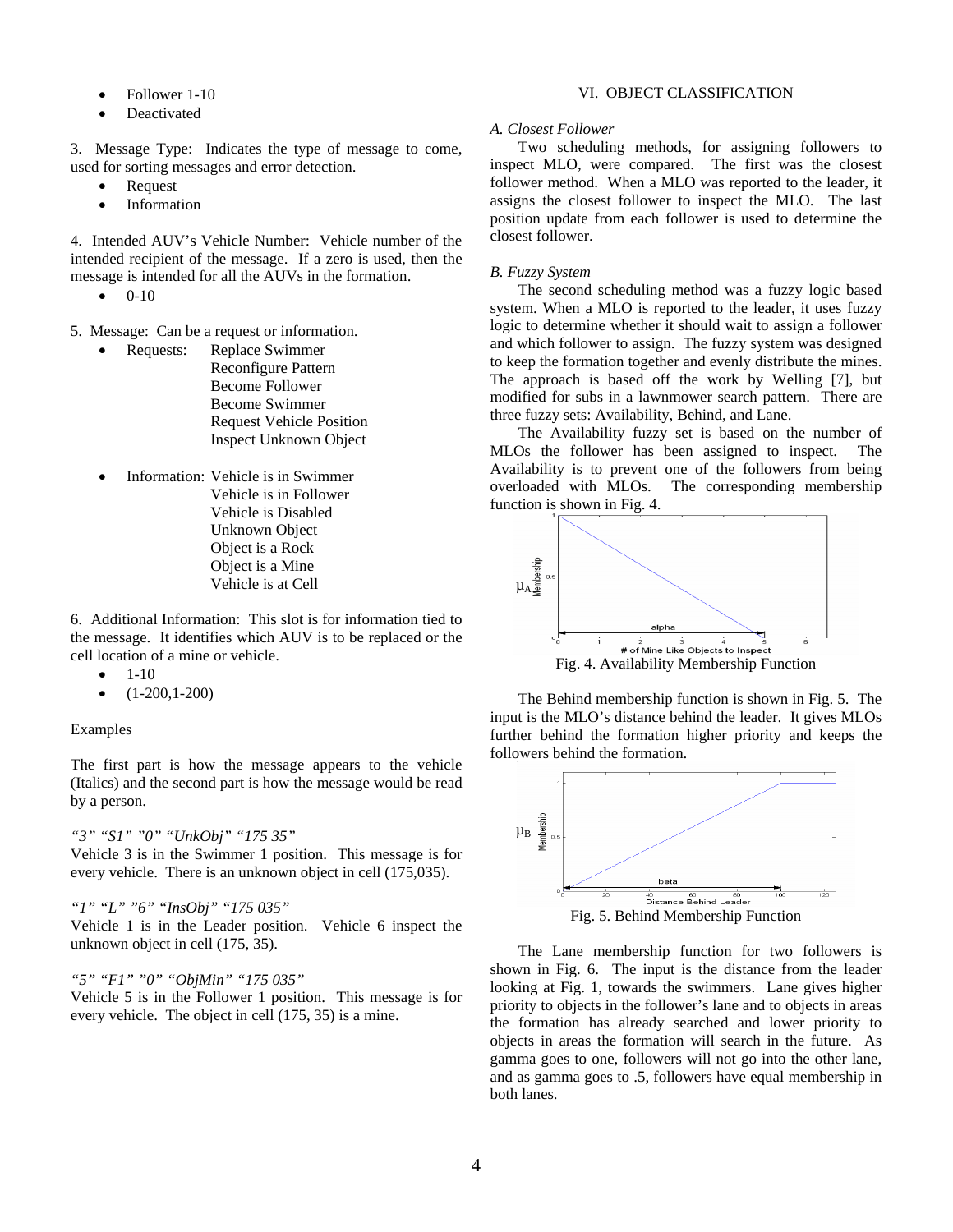

*C. Output*

The final decision is based off the total membership. In assigning followers to inspect MLOs, the leader has to deal with the limited bandwidth and time between communications; the leader can have several MLOs that need to be inspected. Therefore, the leader must determine what follower/MLO pair is going to transmit on its turn. The leader selects the follower/MLO pair with the highest total membership above zero. The total membership is calculated by (3). The three memberships are multiplied together so that if one membership is low it drives the total membership down.

$$
\mu_{T_{V,M}} = \mu_{A_{V,M}} \times \mu_{B_{V,M}} \times \mu_{L_{V,M}}
$$
 (3)

(3) produces a matrix, and the highest value is selected. If none of the values are above zero, the leader waits until one of the total memberships is above zero.

### VII. RESULTS

### *A. Optimization*

The fuzzy system was optimized to keep the formation together, while inspecting every detected MLO. The performance index is shown in (4) and totals how far the follower is from the formation for each time step.

$$
PI = \sum_{t} Dist + 10^{6} \times UnInsp\_Object
$$
 (4)

In (4), *Dist* is the distance from each follower's current location to where it should be in the formation and is summed up for each time step. *UnInsp* \_ *Object* is the number of objects found but not assigned to any vehicle. This is a penalty to prevent MLO from not being inspected. Without it, the performance index would go to zero if the leader never assigned the followers to inspect the MLOs.

The simplex method was used to optimize the fuzzy system, and the results are shown in Fig. 7. Each iteration was run through 50 random minefields. As you can see from Fig. 7, the performance index quickly decreases to about 1.9 x  $10^5$ and the standard deviation continues to decrease. The decrease in the standard deviation means that the MLOs where more evenly distributed among the followers.



Fig. 7. Results of the optimization

### *B. Comparision*

The closest follower and fuzzy logic system are compared in Table 2; the performance index and standard deviation for 50 runs is shown for the closet follower and optimized fuzzy system. The optimzed fuzzy system is over 25% less than the closet follower method.

TABLE 2 Closest Follower and Optimized Fuzzy System

| Crosest Follower and Optimized Fuzzy System                                              |                                        |  |  |  |
|------------------------------------------------------------------------------------------|----------------------------------------|--|--|--|
| Method                                                                                   | Performance Index                      |  |  |  |
| <b>Closest Follower</b>                                                                  | $2.52 \times 10^5 \pm 7.6 \times 10^4$ |  |  |  |
| <b>Optimized Fuzzy System</b><br>$(\alpha = 6.4, \beta = 73, \text{ and } \gamma = .86)$ | $1.82 \times 10^5 \pm 5.5 \times 10^4$ |  |  |  |

Fig. 8 shows the closest follower method, and Fig 9 shows the optimized fuzzy logic system through the same minefield. In the closest follower method, Fig. 8, the possible MLOs are not found in an optimal order, and the leader assigns a follower to inspect the MLOs as they are found. Follower two diverges into areas that the formation will inspect in the future; this causes follower two to fall significantly behind the formation, which can be seen by the large cuts it makes to catch up.

The optimized fuzzy logic system, Fig. 9, reduces the problems discussed above. The followers stay with the formation and do not venture into areas the formation will be inspecting on the next pass.

#### *C. Maps*

For the vehicle's map, the formation was run through a minefield with mines, rocks, and a CCM. The map created by the leader, Fig. 11, closely matches the true map, Fig. 10. The true map shows the mines, rocks, CCM, and the true coverage of each cell. The actual coverage of each cell was determined from the mine-sensor relationship, shown in Fig. 3, and the true paths of the AUVs. The leader's map was compiled during the mission with information communicated from the other AUVs. The mines, rocks, and dangerous areas are properly identified. How well each cell has been covered does not perfectly match the actual coverage and the un-scanned cells don't exactly match.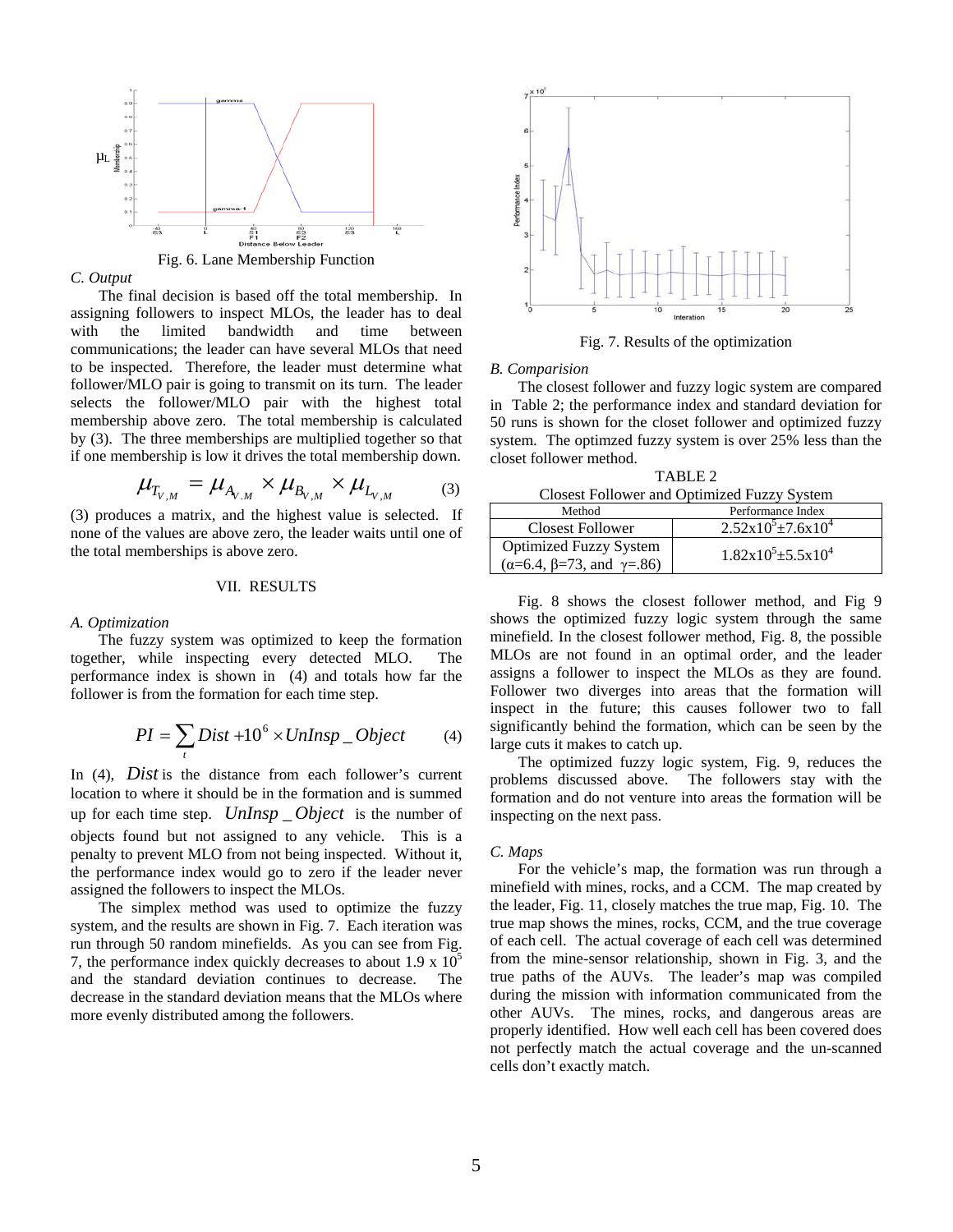

Fig. 8. The closest follower method: the leader assigns the closest follower to inspect the MLOs as the swimmers find them. Follower two diverges into the next lane, back tracks, and makes large cuts to catch up to the formation.



Fig. 9. Optimized fuzzy logic system for assigning the followers to inspect the MLOs.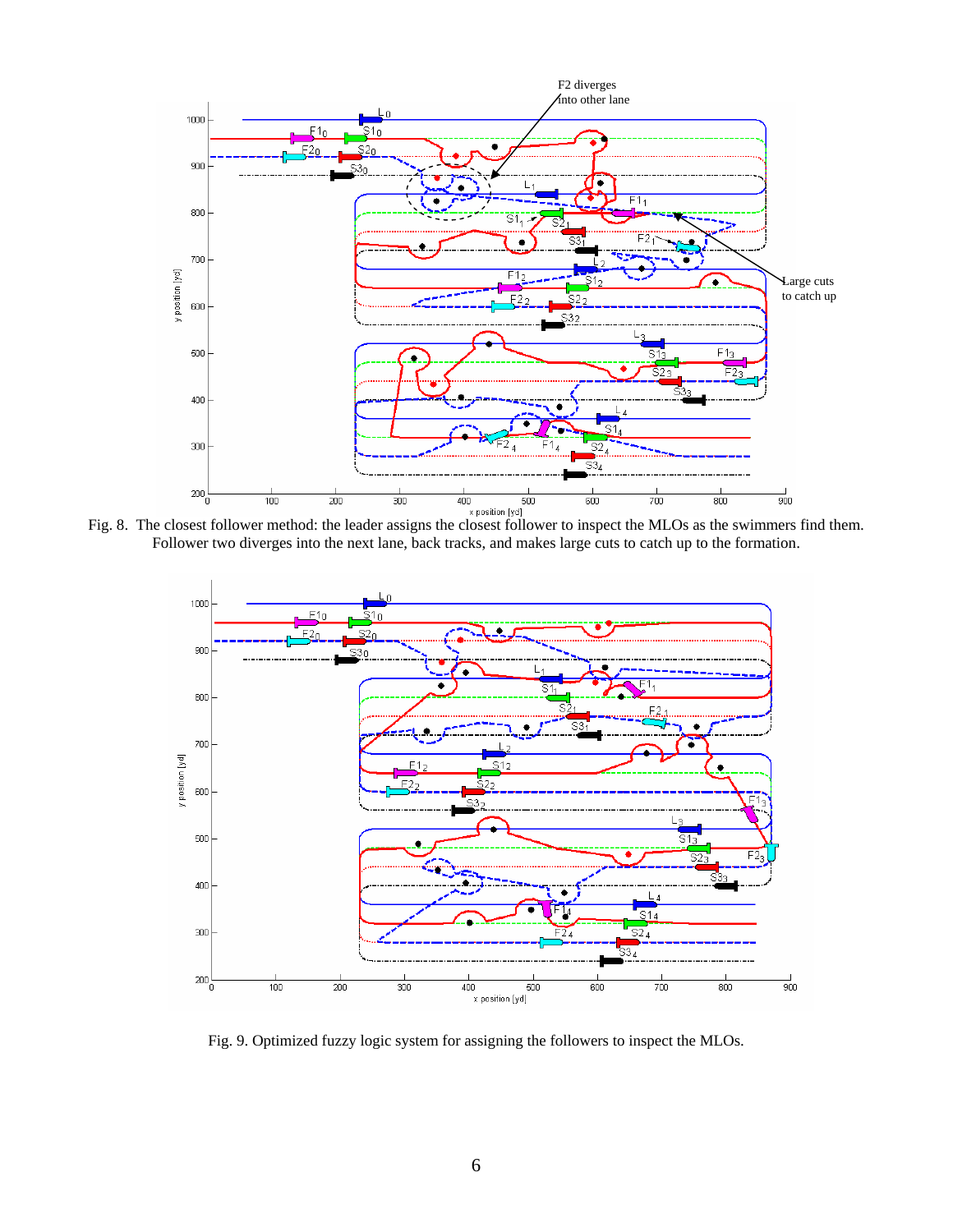

Fig. 10. Actual map showing which areas had been scanned, how well they have been scanned, the vehicle paths, mines, rocks and CCM.



Fig. 11. The map created in the leader from the other AUV's communications shown which areas had been scanned, how well they were scanned, non-lethal objects, lethal objects, dangerous areas, and the vehicle paths.